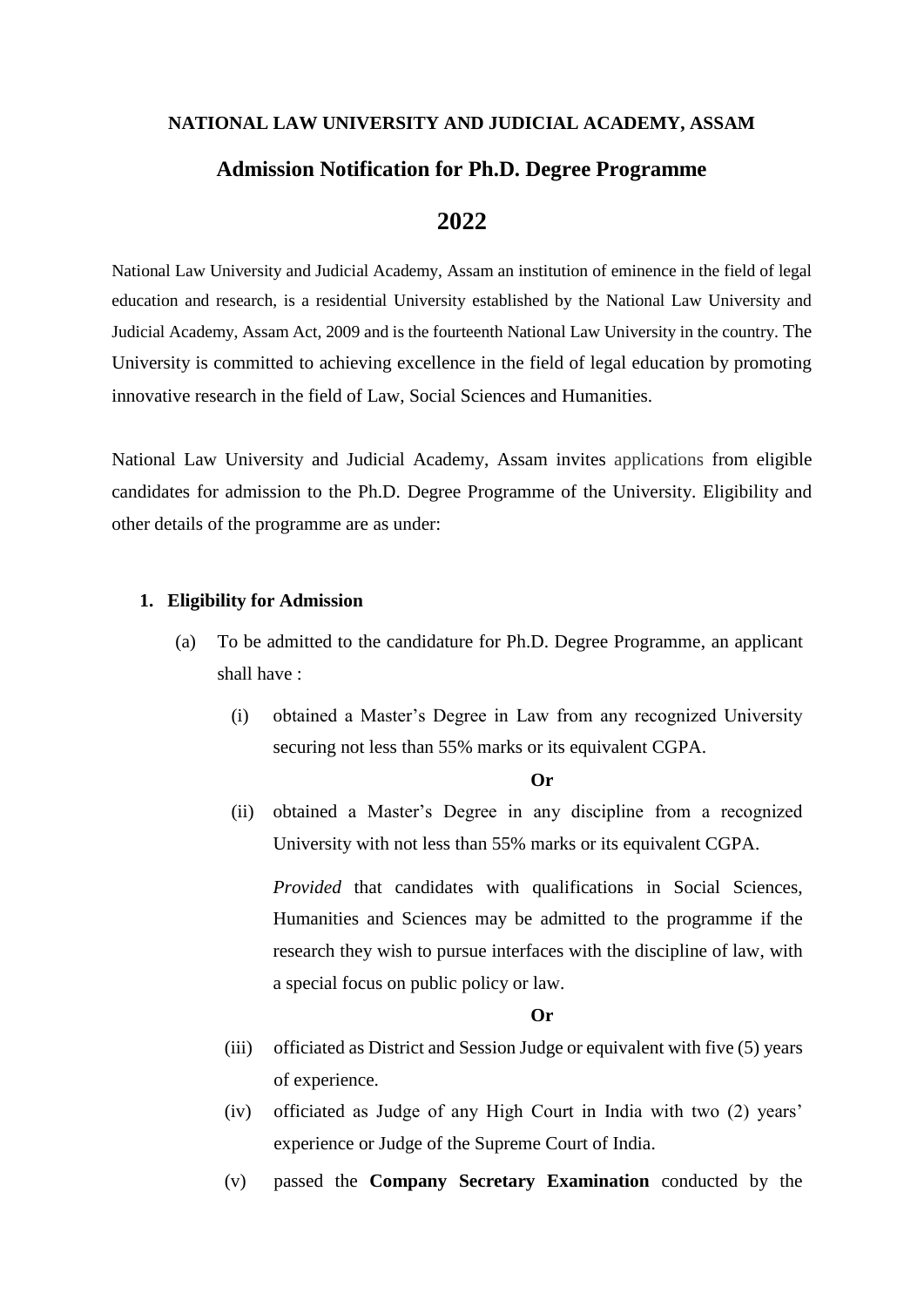Institute of Company Secretaries of India and awarded the Associate Membership of the Institute (ACS). Such candidates shall be eligible for admission to the programme, if the research they wish to pursue interfaces with the discipline of law with a special focus on public policy or law.

**Or**

(vi) passed the final examination of the **Institute of Chartered Accountants of India, New Delhi.**

*Note: The University shall update the prerequisite qualifications (Prerequisite/Qualification for Ph.D. admission) from time to time.* 

*Provided* that the candidates whose final result of the qualifying examination is awaited for any reason shall be allowed to appear provisionally in the admission test. Such candidates shall have to produce the final result of the qualifying examination at the time of the final presentation of their Ph.D. proposals.

*Provided further* that the requirement of 55% marks or its equivalent at Master's Degree is relaxed to 50% marks or its equivalent in case of candidates belonging to SC / ST Category and for Differently Abled Persons (DAP).

#### *Note: Candidates who have qualified the NET and/or SET will be preferred*

#### **2. Procedure for Admission**

- (a) All the candidates shall appear for admission test except those candidates who have qualified UGC NET / JRF, SLET / M.Phil. or are officiating as Judge [as referred in Regulation 2.1 (a)(iii)] as per these Regulations.
- (b) All the candidates who have cleared the admission test as well as those who were exempted from appearing for it are required to attend an interview before the Research Committee.
- (c) All the candidates who have cleared the admission test as well as those who were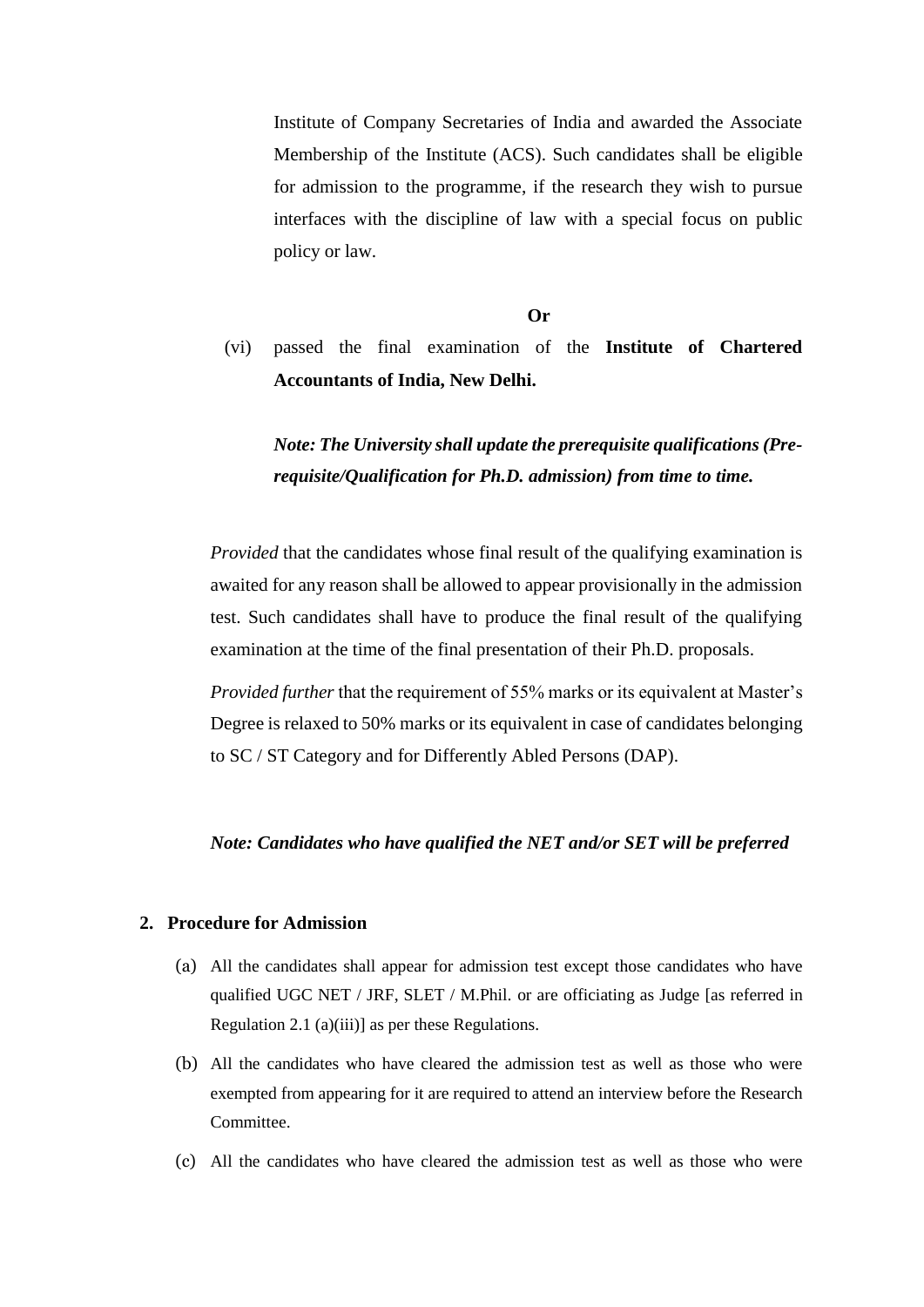exempted from appearing for it are required to submit a preliminary proposal of 1000 words indicating the hypothesis, the statement of problem, research outlines, set of research questions, proposed research methodology and survey of literature. The shortlisted candidates shall be called for interview by the Research Committee.

- (d) All research proposals including the preliminary proposals shall be screened through anti-plagiarism software. If the percentage of plagiarism for any proposal exceeds the benchmark specified by the UGC guidelines then the candidates shall not be called for the interview.
- (e) Candidates who have cleared the admission test and the interview shall be provisionally admitted for Ph.D. and are required to attend a course work programme conducted by the University.
- (f) Once a candidate clears the admission test, successfully gives the interview, completes course work programme and makes final presentation before the Research Committee, he / she shall be allowed to take admission into Ph.D. Degree Programme and period of his / her registration for Ph.D. shall be counted thereafter.

#### **3. Syllabus for Admission Test**

- (g) The admission test shall comprise of 25 (Twenty Five) questions of one mark each (Multiple Choice Questions (MCQ) and 5 (Five) short descriptive questions to be attempted out of 10 (Ten) questions of 5 (Five) marks each. There shall be two compulsory questions of 25 (Twenty Five) marks each, wherein the candidate shall write an Essay on any topic of his / her area of interest in about 1000 (one thousand) words.
- (h) The Examination shall be of three hours duration. The qualifying marks of the admission test shall be 55% for the General Category and 50% for the other categories, i.e. SC / ST and Differently Abled Persons.
- (i) The question paper shall consist of legal and logical reasoning for multiple choice questions whereas the short descriptive questions and essay type questions shall be from *Contract Law, Jurisprudence, Personal Laws, Constitutional Law, International Law, Criminal Law, Human Rights Law, Environmental Law, Corporate Law and Intellectual Property Law*.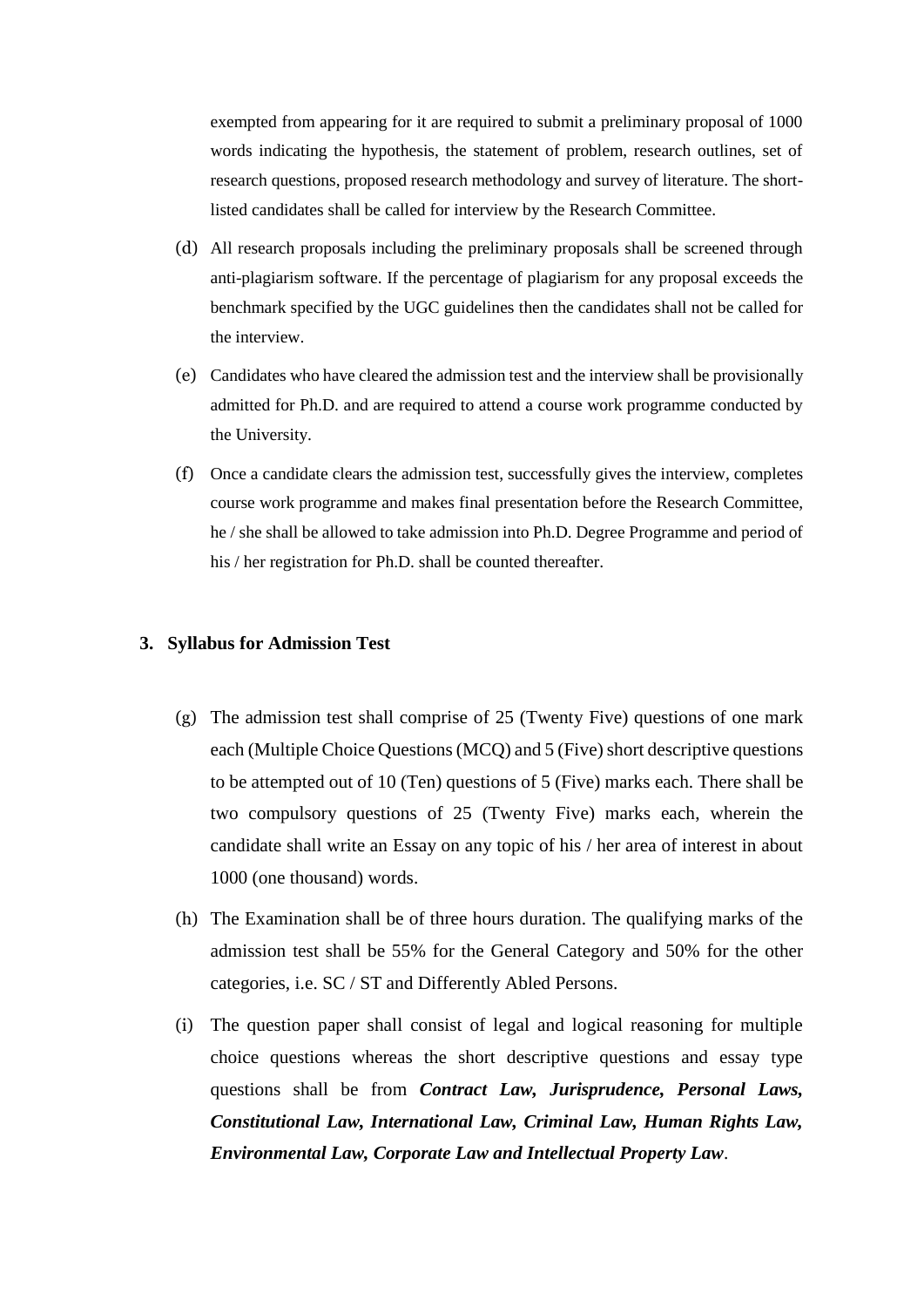(j) Special care shall be taken for the candidates of Social Sciences and Humanities. If the research they wish to pursue interfaces with the discipline of law with a special focus on public policy or law, the question paper shall be prepared accordingly.

# **4. Test Centre**

Entrance Test for Ph.D Degree Programme 2022 will be conducted at National Law University and Judicial Academy, Assam, Amingaon, Hajo Road, Kamrup, Guwahati – 31.

### **5. FEE STRUCTURE**

Fee structure of the Ph.D Prorapmme of the University is attached herewith as **Annexure I**

**Note:** *The fee structure is subject to revision by Statutory Bodies of the University from time to time.*

### **6. Categories of Enrolment**

### **(a) Full-time Enrolment**

- (i) Enrolment for the Ph.D. Degree Programme shall ordinarily be full-time.
- (ii) Three years shall be the maximum period in which a full time candidate shall complete the work and submit it for evaluation.

### **(b) Part-time Enrolment**

There shall be provision for part-time enrolment for the Ph.D. Degree Programme.

- (i) A part-time candidate shall put in a minimum of three years of part-time study in the University including time spent for research at any other place with the permission of the Supervisor.
- (ii) Five years shall be the maximum period in which the part-time candidate shall complete the research work and submit it for evaluation.
- (iii) Conversion either from part-time to full-time or from full-time to parttime may be permitted only with the approval of the Research Committee.
- (iv) In cases of both part-time and full-time enrolment, the Supervisor of the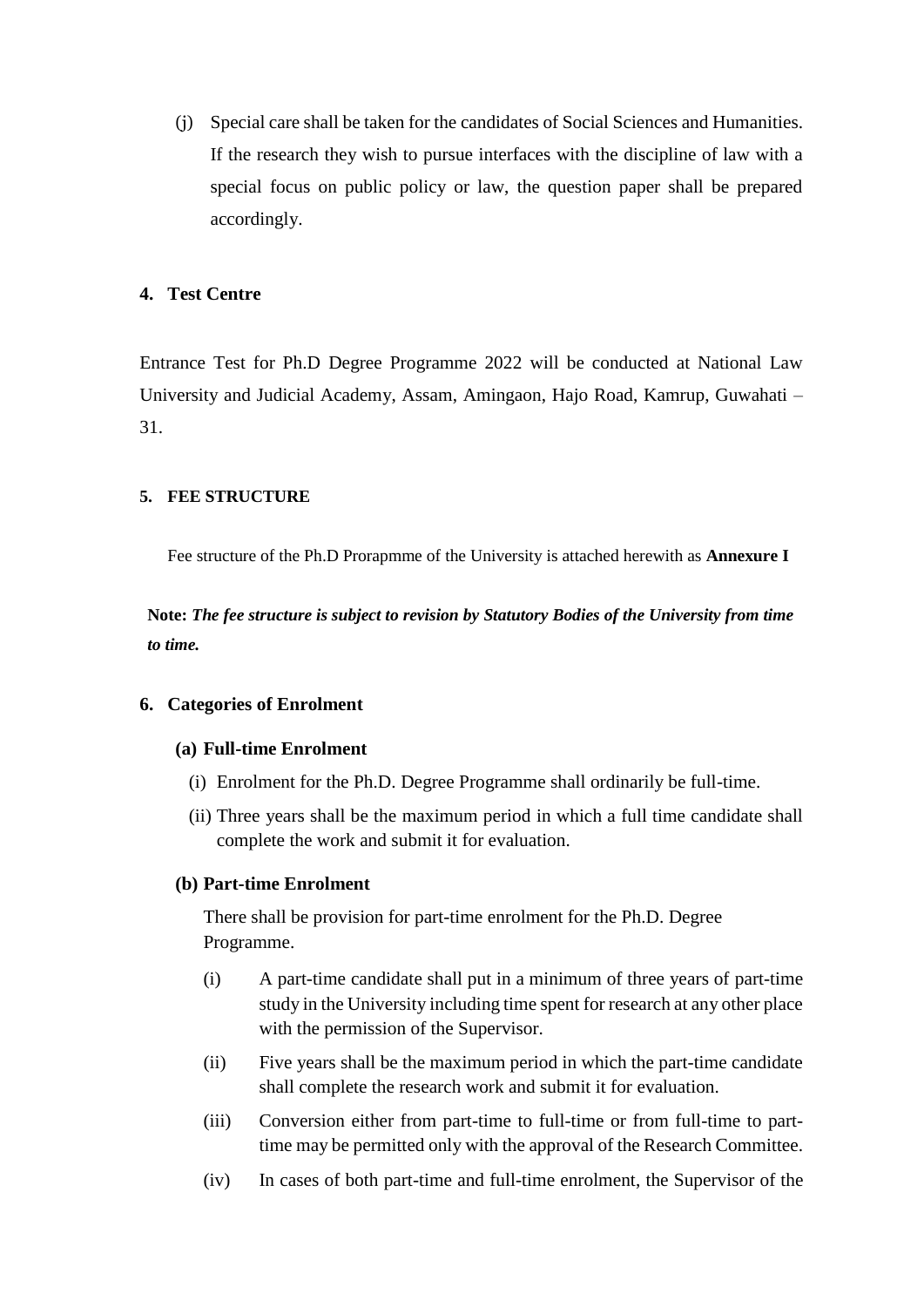candidate shall ensure monitoring of the research work done by the scholars outside the University campus by insisting on production of adequate proof of work done.

# **(c) Expiry / Lapse of Enrolment**

Enrolment for the Ph.D. Degree Programme shall be deemed to have lapsed after three years from the date of enrolment in the case of full-time scholars and five years in the case of part-time scholars**.**

# **7. Correspondence**

**All correspondence relating to admissions should be made to the Registrar, National Law University and Judicial Academy, Assam.** 

The Application Form (**Annexure II**) can be downloaded from the University website and the filledin form should be submitted along with self-attested testimonials and a Demand Draft for Rs.1,000/ for Indian Nationals (Rs.750/- for SC/ST), drawn in favour of "**Registrar, National Law University and Judicial Academy, Assam**" payable at Guwahati. The duly filled-in form must reach the **Registrar** on or before **July 15, 2022.** Applications received after the last date shall not be accepted.

*Note: The University reserves the right to revise the pattern of the admission test, procedure for admission and fee structure.* 

|               | <b>Admission Test</b>                  | <b>August 8, 2022</b>     |
|---------------|----------------------------------------|---------------------------|
| $\mathcal{D}$ | <b>Result of Admission Test</b>        | <b>August 16, 2022</b>    |
| 3             | <b>Submission of Research Proposal</b> | <b>August 22, 2022</b>    |
|               | <b>Personal Interview/Interaction</b>  | <b>August 31, 2022</b>    |
| 5             | <b>Announcement of Result</b>          | September 2, 2022         |
| 6             | <b>Provisional Admission</b>           | September 5 & 6, 2022     |
| 7             | <b>Commencement of Coursework</b>      | <b>September 15, 2022</b> |

# **8. Tentative Time Line of Activities**

Sd/-

Registrar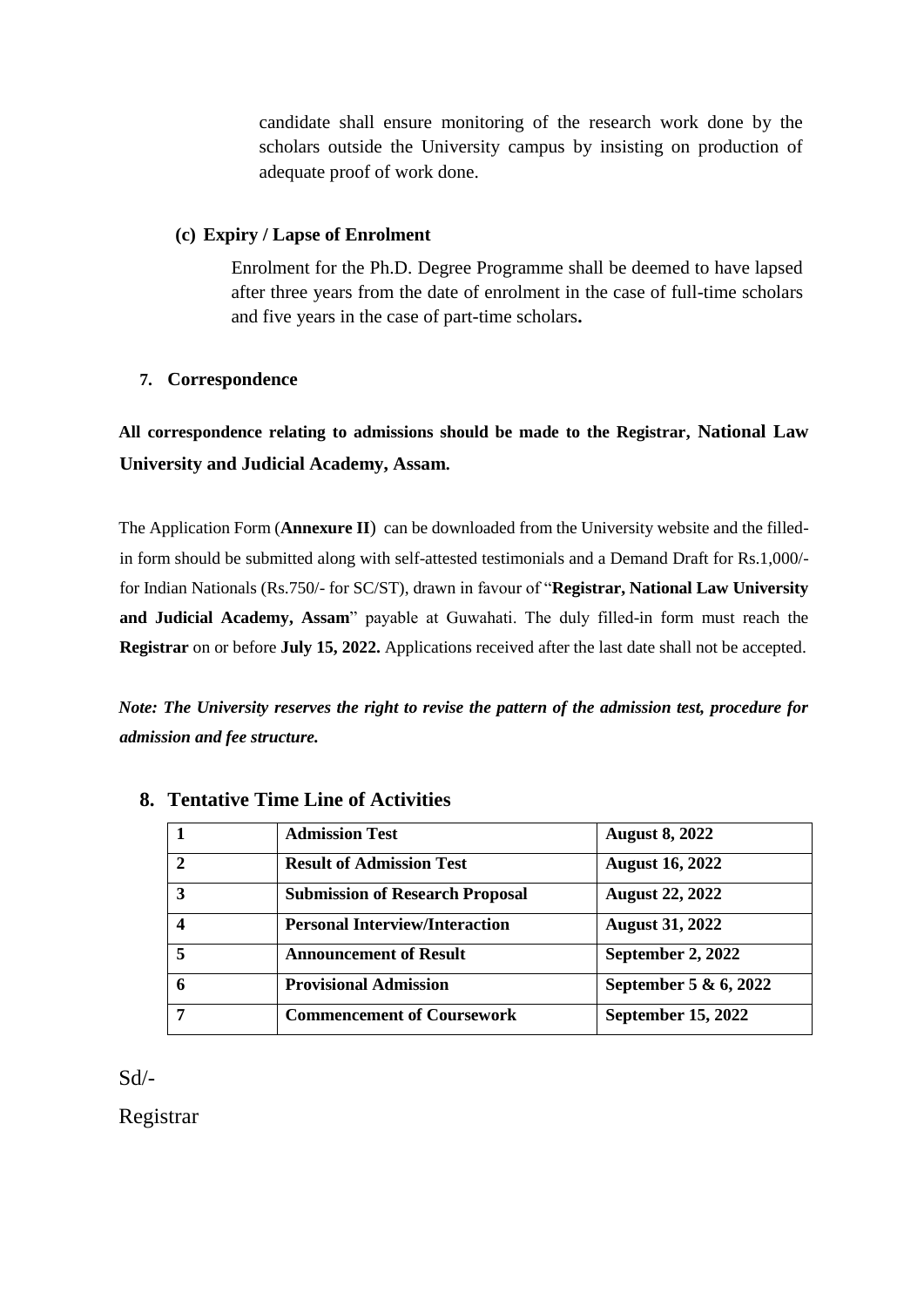# **Fee Structure for Ph.D. Programme:**

| Sl. No.          | Fee Break - Up                               | <b>Amount in INR</b>                                                                                  |
|------------------|----------------------------------------------|-------------------------------------------------------------------------------------------------------|
| 1.               | <b>Admission Fee</b>                         | Rs. 10,000 /-                                                                                         |
| 2.               | <b>Registration Fee</b>                      | Rs. 20,000 /-                                                                                         |
| 3.               | <b>Campus Development Fee</b>                | Rs. $10,000$ /-(to be paid annually)                                                                  |
| $\overline{4}$ . | <b>Internet Fee</b><br>(to be paid annually) | Rs. 6,000 /-<br>(for full time day scholars)<br>Rs. 3,000/-<br>(for part time scholars)               |
| 5.               | Library Fee                                  | Rs. $8,000$ /- (to be paid annually)                                                                  |
| 6.               | <b>Thesis Evaluation Fee</b>                 | Rs. 20,000 /- (to be paid at the time of Thesis<br>Submission)                                        |
| 7.               | Fee for Oral Defense Evaluation<br>of thesis | Rs. 20,000 /- (to be paid before the scheduled date<br>of Oral Defense Evaluation of Thesis submitted |
| 8.               | Late Submission Fee                          | Rs. 10,000/-                                                                                          |
| 9                | <b>Caution Money</b>                         | Rs. 15,000 /- (refundable)                                                                            |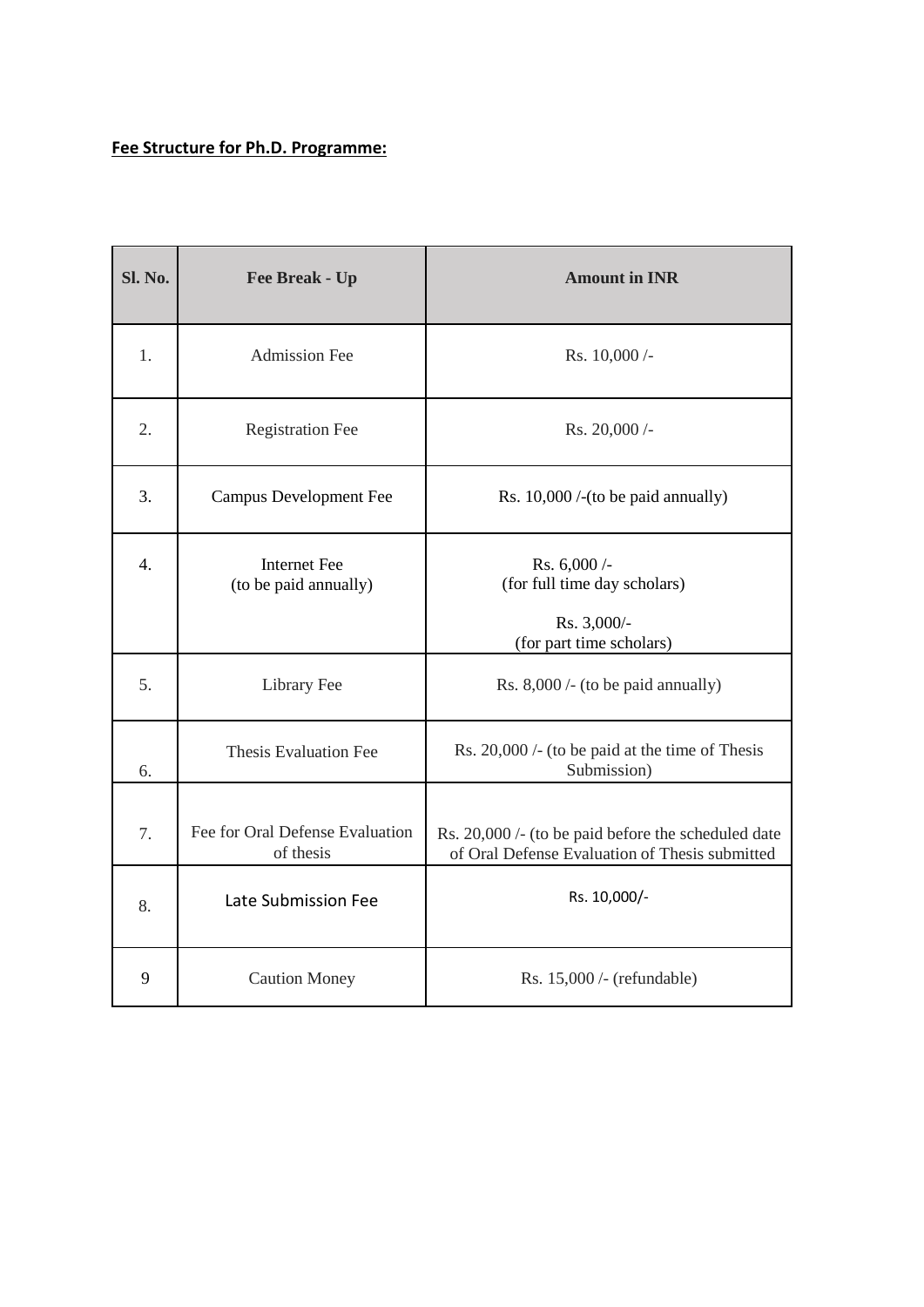**Annexure II**

*Application form for Admission to Ph..D Programme*



**Logo Form no….**

#### **NATIONAL LAW UNIVERSITY AND JUDICIAL ACADEMY, ASSAM**

# **(***To be filled in by the candidate)* **Session ...... 20**

Draft No Date for Rs Drawnat

Department/Centre to which Ph.D. admission is sought:

1.Name of candidate (in block letter) :

2. Parent's name/Husband's name :

3.Permanent address (in full) :

4.Postaladdress(forcommunication):

5.Date of birth :

6. Nationality :

7. Whether belongs to SC/ST/OBC (NCL)/PWD:

8. Gender (Please tick √) : Male / Female

9. Educational qualification HSLC onwards (submit attested copies of all testimonials):

| Name of<br><b>Examination</b> | Year School/College<br><b>Board/University</b> | % of marks/<br>Grade<br>points | Div.<br><b>Class</b> | Subject/<br>Specialization |
|-------------------------------|------------------------------------------------|--------------------------------|----------------------|----------------------------|
|                               |                                                |                                |                      |                            |
|                               |                                                |                                |                      |                            |
|                               |                                                |                                |                      |                            |
|                               |                                                |                                |                      |                            |
|                               |                                                |                                |                      |                            |
|                               |                                                |                                |                      |                            |

10. Teaching/ Research experience: (Mention level of teaching-UG/PG/College/Institute/ Courses taught/ Area of research)

11. Tick the category of candidaturesought:

| Full time: | bonsored:<br>ັ | D <sub>0</sub><br>ι αι ι | oiect: |  |
|------------|----------------|--------------------------|--------|--|
|            |                | <b>m</b><br>rume:        |        |  |

12. Seminar/workshop/conferenceattendedafterpostgraduation: (Separate list must beenclosed)

| Fix a signed |
|--------------|
| Passport     |
| size         |
| Photograph   |